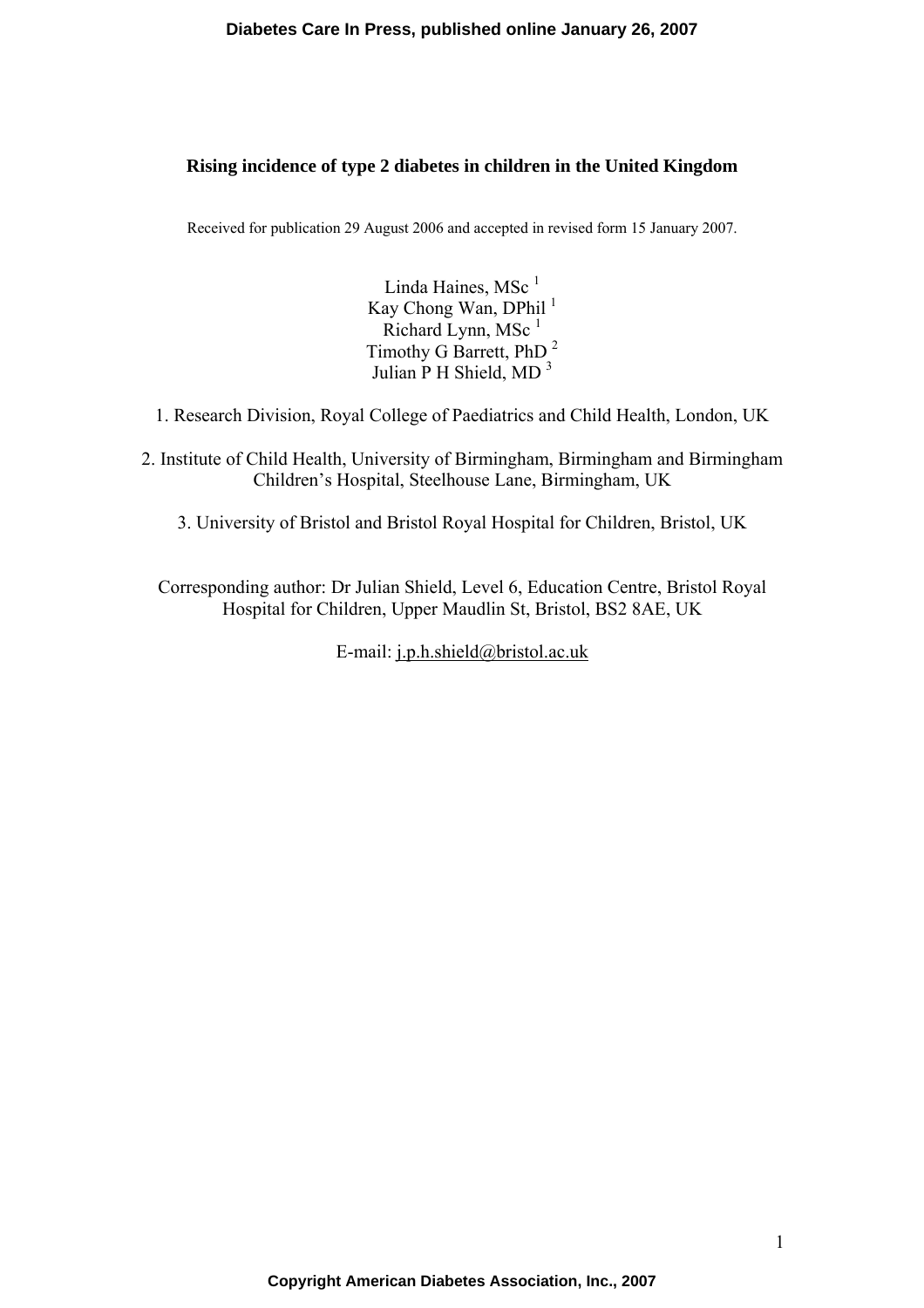**Objective:** To estimate the incidence of type 2 diabetes in children under 17 years of age and its relationship to increasing childhood obesity in the United Kingdom and the Republic of Ireland (ROI).

**Design:** Active monthly reporting of cases by consultant paediatricians through the framework of the British Paediatric Surveillance Unit, with additional reports from specialist diabetes nurses.

**Subjects:** All children under the age of 17 years diagnosed by their clinician as having non-type 1 diabetes from 1 October 2004 to 31 October 2005 (inclusive).

**Results:** 168 confirmed cases of non-type 1 diabetes were reported giving a national incidence (excluding the ROI) of 1.3/100,000/year. Of these 40% were diagnosed with type 2 diabetes giving a minimum incidence of 0.53/100,000/year. Children of ethnic minorities were greatly over-represented with those of Black and South Asian origin (England data only) having an incidence of 3.9 and 1.25/100,000/year respectively compared to 0.35 /100,000/year in those defined as white. Of those diagnosed with type 2 diabetes, 95% were overweight and 83% obese according to IOTF guidelines. 84% had a family history of type 2 diabetes.

**Conclusions:** Compared with type 1 diabetes, type 2 diabetes in the UK is still uncommon in children. However, compared to previous prevalence data it appears to be increasing in frequency. Incidence amongst ethnic minorities is far higher than whites as previously described in the USA. Increased adiposity is strongly associated with a diagnosis of type 2 diabetes as is a close family history of the condition.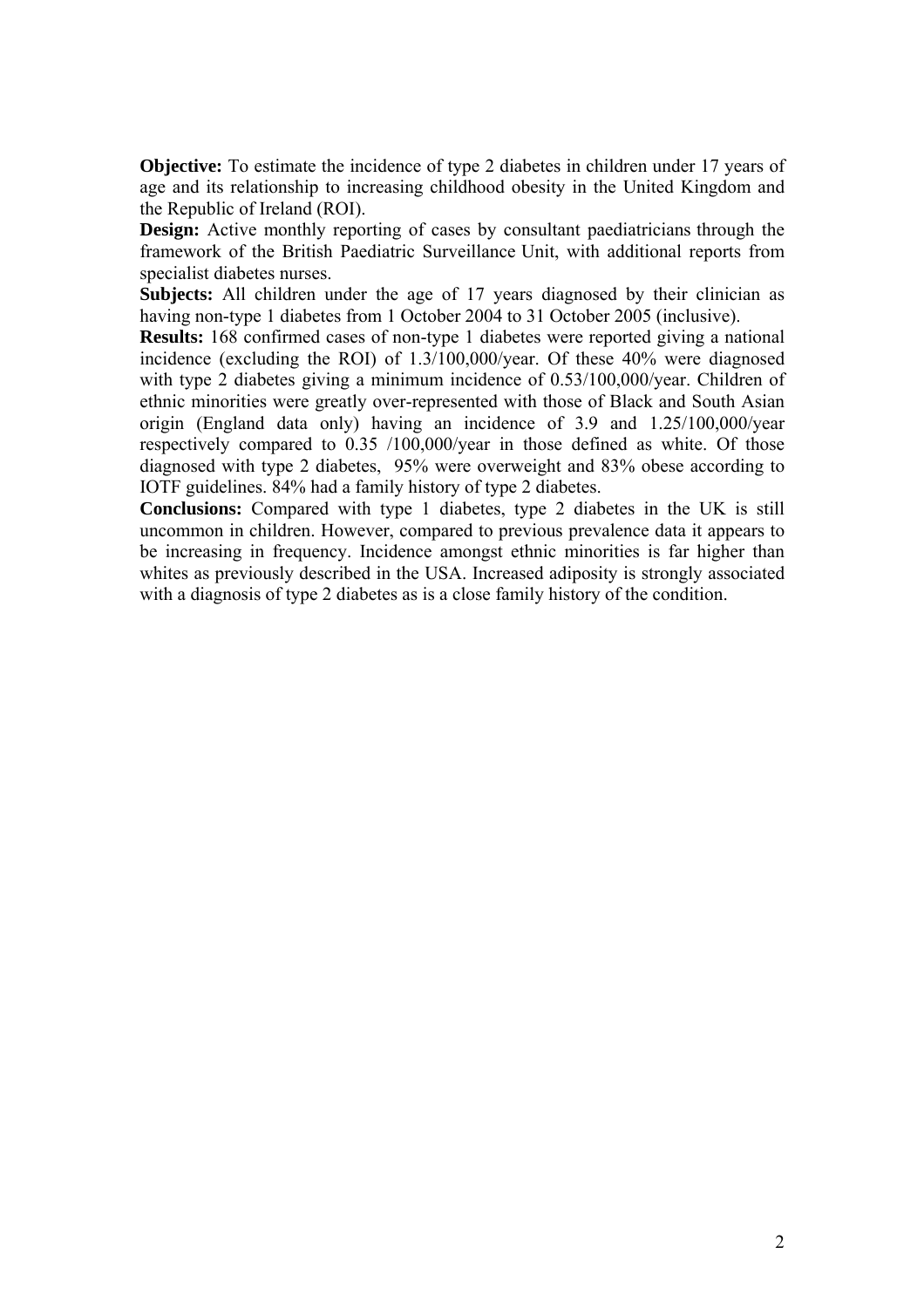### **Introduction**

The growing prevalence of childhood obesity in the United Kingdom<sup>1</sup><sup>2</sup> undoubtedly has implications for our children's health. Predictions from the USA imply that obesity driven type 2 diabetes might become the most common form of newly diagnosed diabetes in adolescent youth within 10 years<sup>3</sup>. There is now good evidence suggesting a global spread of type 2 diabetes in childhood although incidence data are uncommon<sup>4</sup>. Various centres in the USA have recorded dramatic increases in the number of children diagnosed with type 2 diabetes. A 10 fold increase was recorded from a centre in New York from 1990-2000 with 50% of all new cases of diabetes having type 2<sup>5</sup> with similar increases being reported elsewhere <sup>6</sup>. In Japan, researchers have documented a rise in annual incidence from 1.73/100,000 to 2.76/100,000 over twenty  $years^7$  whilst evidence is emerging of an increase in urban South-Asian<sup>8</sup> children. Data from Europe are scarce<sup>9</sup>: a population based study in Austria established an incidence of  $0.25/100.000$  children<sup>10</sup>, whilst a report from France indicated relatively low but increasing numbers of children presenting with type 2 diabetes<sup>11</sup>. In the UK, Ehtisham et al estimated a crude prevalence of type 2 diabetes under 16 years of  $0.21/100,000^{12}$  whilst a recent report reviewing first hospital admissions with a diagnosis of type 2 diabetes in patients under 18 years indicated a significant rise between 1996-7 to 2003-413.

The emergence of type 2 diabetes in adolescence has important implications for both the health of the individual and health service resources. Treatment compliance<sup>14</sup> and psychological health<sup>15</sup> is often poor in childhood type 2

diabetes. Various studies imply an accelerated risk of nephropathy<sup>16 17</sup> and retinopathy18 compared to young people with type 1 diabetes, whilst recent data indicate early signs of cardiovascular disease in youth with type 2 diabetes<sup>19</sup>. The only currently available longitudinal data makes for worrying reading: of 79 children re-contacted up to 15 years after the diagnosis of type 2 diabetes, 9% had died and 6% were on dialysis<sup>20</sup>.

The growing number of anecdotal reports of increasing type 2 diabetes in British children and a need to establish clinical guidelines and frameworks for their treatment, prompted us to initiate a prospective, population based surveillance study to establish baseline incidence rates for non-type 1 diabetes and more specifically type 2 diabetes in childhood.

## **Methods**

A prospective monthly surveillance of 2665 consultant paediatricians in the UK and the Republic of Ireland (ROI) through the British Paediatric Surveillance Unit (BPSU) of the Royal College of Paediatrics and Child Health was undertaken to identify cases of nontype 1 diabetes in 0-16 year olds. The study ran from October 2004 until October 2005 (inclusive). The study received ethical approval from the South West Multi Research Ethics Committee (04/MREC06/39) and was also given approval not to seek patient or parent consent by the Patient Information Advisory Group (PIAG/BPSU2-  $10(b)/2005$ ).

A parallel reporting system was set up with diabetes specialist nurses to identify adolescents directly referred to adult services. From a list of diabetes specialist nurses provided by Diabetes UK, an individual was identified and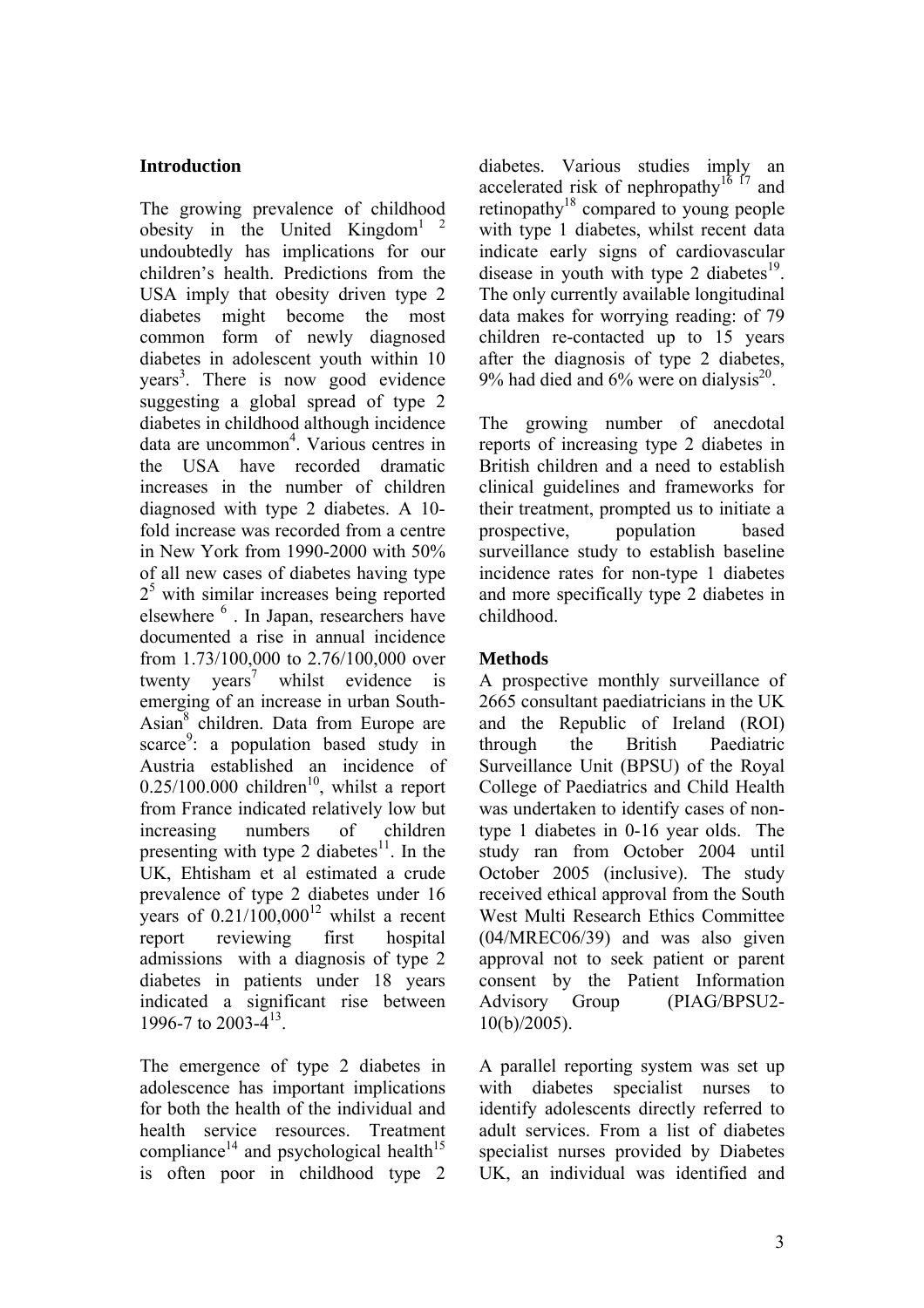invited to participate from each acute hospital. The 157 nurses who agreed, were sent reporting cards every two months throughout the study.

Clinicians (paediatricians and nurses) were asked to report any new case of non-type 1 diabetes either suspected or confirmed seen in the previous month. Cases of non-type 1 diabetes were to be reported as:

- Type 2 diabetes (with evidence of insulin resistance: acanthosis nigricans, raised fasting insulin or C-peptide)
- Maturity Onset Diabetes of the Young (MODY; characterised by known MODY gene mutation)
- Diabetes as part of a recognised syndrome
- Diabetes as part of a suspected or unrecognised syndrome
- Diabetes secondary to another condition (eg cystic fibrosis)

With the rising overall prevalence of childhood obesity, children presenting with types 1 or 2 diabetes may be obese. so obesity itself is not a useful discriminatory marker. Additionally, monogenic forms of diabetes such as Maturity Onset Diabetes of the Young (MODY) are recognised to have clinical overlap with type 2 diabetes. Consequently we planned a survey of non-type 1 diabetes, using a broad definition, to maximise the capture of type 2 cases. We excluded obesity from our notification criteria in order to analyse the anthropometric characteristics of the survey children and because obesity itself is a poor discriminator as children with type 1 diabetes relatively frequently have excess adiposity as general prevalence levels of obesity increase $2<sup>1</sup>$ . Because of the difficulties of distinguishing type 1 from non-type 1, reports of cases previously diagnosed as being diabetic

but newly recognised as atypical for type 1 were sought (i.e. children initially diagnosed with type 1 diabetes, but not behaving as if they had classical "insulin dependent" diabetes: eg diabetic but low or no insulin requirement; excellent control without regular monitoring, few hyperglycaemic episodes, absence of ketonuria and out of the honeymoon period).

Clinicians reporting a case of non-type 1 diabetes were sent a questionnaire to collect the physician diagnosis, basic demographic details, presenting symptoms, confirmatory diagnostic tests, date of diagnosis, height and weight at diagnosis and family history of non-type 1. Duplicate case reports were identified using hospital number and month and year of birth. When duplicates were identified, data from both questionnaires were collated and recorded. A letter and subsequent phone call reminded clinicians not returning the questionnaire within one month, with a final reminder letter at the end of the study period. To maximise ascertainment, at the end of the reporting period all clinicians reporting cases were sent a list of cases they had notified to confirm that all eligible individuals had been identified.

Completed clinical questionnaires were scrutinised to confirm that the cases met the study criteria (case of non-type 1 diabetes diagnosed before the 17<sup>th</sup> birthday between  $1<sup>st</sup>$  October 2004 and 31<sup>st</sup> October 2005) and were diabetic according to the  $\widehat{A}DA$  criteria<sup>22</sup>. The physician diagnoses were reviewed by the study clinicians (JPHS, TGB) in the light of the information provided on the questionnaire and were re-classified as necessary according to the following case definitions:

• **Definite type 2.** A case where the clinical questionnaire confirmed the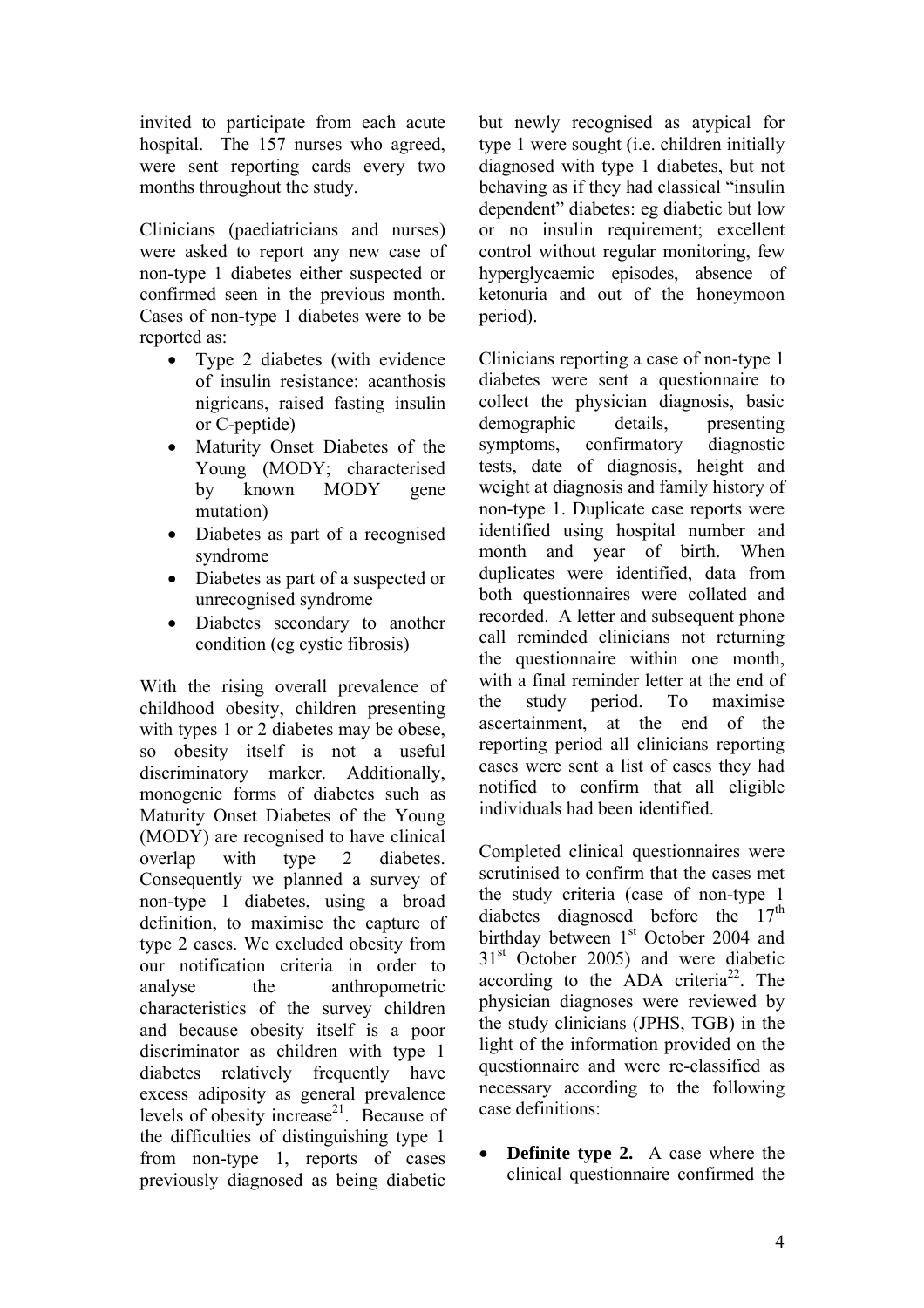presence of raised insulin (>132 pmols/litre or equivalent) or C peptide levels (>600 pmols/litre) and/or the absence of autoimmune antibodies found in type 1 diabetes.

- **MODY.** A case reported as MODY with a confirmed gene mutation.
- **Secondary.** A case where the diabetes was secondary to another condition.
- **Syndromic.** Cases in which there were extra-pancreatic clinical features such as retinal dystrophy or sensorineural deafness that suggest a syndrome such as DIDMOAD.
- **Unclassified.** Cases where insufficient clinical information was supplied to make a diagnosis on the above criteria.
- **Type 1.** Cases in which there were positive Glutamate decarboxylase (GAD) antibodies or high titres of Islet Cell Antibodies (ICA).

Paediatricians reporting a confirmed case of non-type 1 diabetes were sent a follow-up questionnaire one year after the initial case report, in order to clarify diabetes status and to clarify insulin/C peptide and autoimmunity status.

Incidence rates were calculated using population denominators available from the Office of National Statistics. **Results** 

363 cases were reported over the 13 months; 250 (69%) through the BPSU and 113 (31%) by diabetes specialist nurses. The mean monthly return of BPSU cards over the study period was 93%, and 91% for the nurse cards.

Completed clinical questionnaires were received for 94% of reported cases (341/363). We excluded 173 (48%) reports because they were duplicates or they included children: aged older than 17 years at diagnosis; diagnosed outside the study period; or whose diagnosis was not non-type 1 diabetes.

Scrutiny of the questionnaires confirmed that 168 met the study criteria and were cases of non-type 1 diabetes; 126 (75%) were reported by paediatricians and 42 (25%) by nurses. Of the 42 cases reported by nurses 39 were being cared for by a paediatrician, 20 of which were also reported by the paediatrician concerned, whereas 3 were only being cared for by an adult endocrinologist/diabetologist. The 19 cases reported solely by a nurse but under the care of a paediatrician may reflect a degree of under-reporting by paediatricians. However, in most cases it probably reflects a degree of negative independence of paediatrician and nurse reporting by which one professional, aware of the other's report does not duplicate it. This process was well documented in a previous diabetes survey through the  $BPSU<sup>23</sup>$ .

#### **All non-type 1 cases**

The 168 cases of physician-diagnosed non-type 1 diabetes included 67 cases of type 2, 17 MODY, 37 secondary to another condition and 18 cases of diabetes associated with a recognised or unrecognised syndrome (Figure 1). There were 34 cases of non-type 1 diabetes that could not be classified as they did not satisfy our criteria for type 2 but did not fit any other category of non-type 1.

Of the 168 non-type 1 cases 93 were girls and 75 boys  $(1.24: 1, \text{ girls: boys})$ and the mean age at diagnosis was 12.3 years for girls and 12.7 years for boys  $(1.2$  months  $-16.8$  years).

In  $22\%$  cases  $(37/168)$  the child was originally diagnosed as having type 1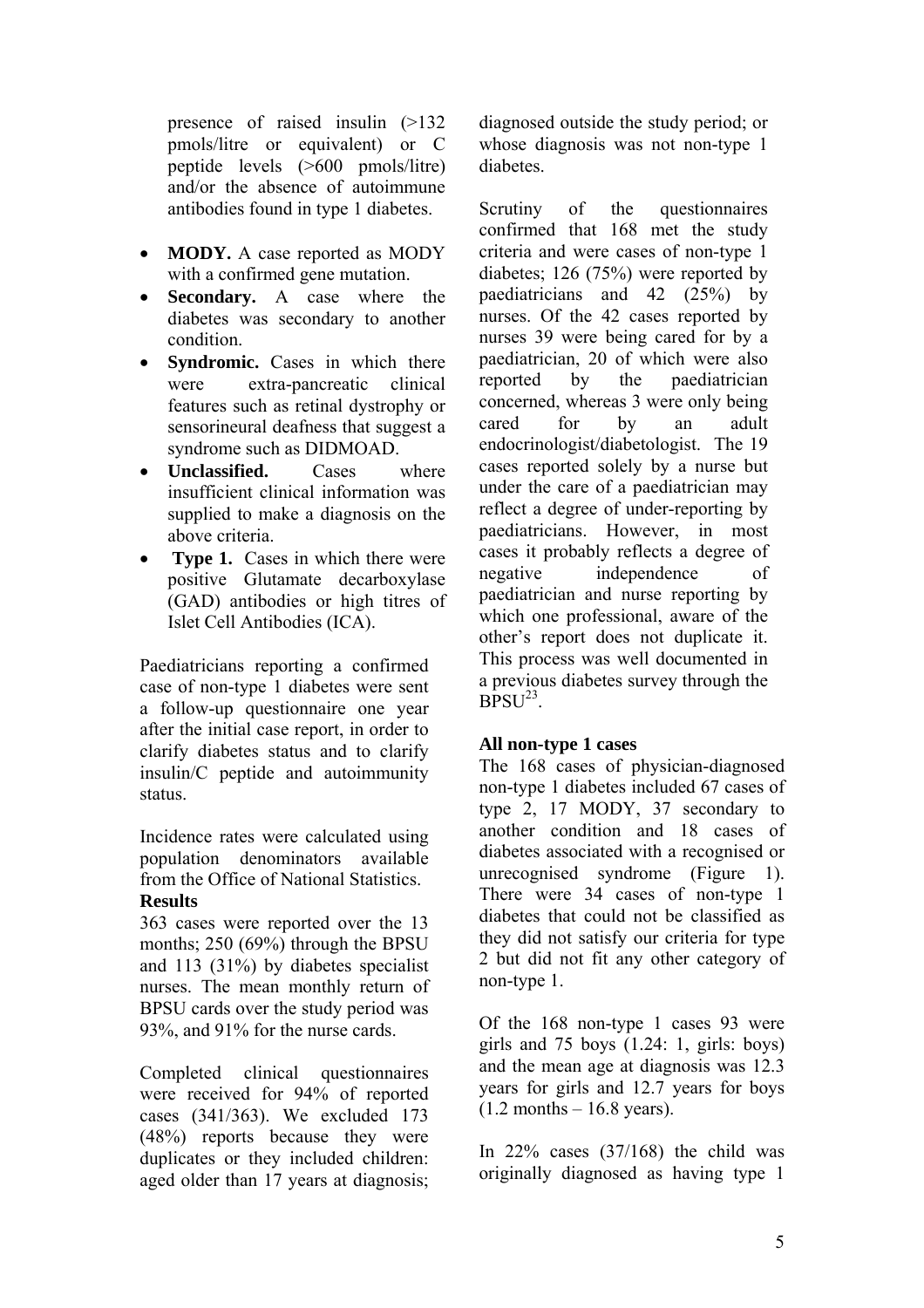diabetes but the clinical course had prompted a diagnostic revision. 14 cases were revised from type 1 to type 2, 8 were revised to MODY, 5 to syndromic diabetes and 1 case was revised to secondary diabetes. 9 cases were revised to an unclassified category of diabetes.

## **Type 2 diabetes**

There were 67 cases of Type 2 diabetes representing 40% (67/168) of all nontype 1 cases reported. 57% (38/67) of cases were girls and the mean age at diagnosis was  $13.3 \pm 1.7$  for girls and  $14.1 \pm 2.0$  for boys (range 8.3 to 16.8) years). 57% of cases were in white children and 43% belonged to an ethnic minority; predominantly South Asians (35%) and Black/Black British (45%).

57% (38/67) cases of type 2 had acanthosis nigricans, most commonly in the neck and axillae. This was present in only 42% of whites compared to 76% of those classified as Black/South Asian or of Mixed race (Continuity corrected  $\gamma^2$  test, p = 0.012).

Out of the 67 type 2 cases, 45 had measures of insulin and/or C-peptide levels ; raised C-peptide levels (>600 pmol/l) were reported in 12 cases, raised insulin levels (>132 pmol/l) in 15 cases and both raised insulin and C-peptide levels in 18 cases.

In 79% of type 2 cases (53/67) antibody testing was carried out. Antibodies tested included glutamic acid decarboxylase-65 (GAD) (35 tests: all negative), the islet cell (ICA) (37 tests: 36 negative, one weakly positive), and Anti Insulin Autoantibodies (IAA) (7 tests: all negative). The one case testing weakly positive for ICA was negative for GAD-65, suggesting continued type 2 classification.

In those cases in whom details were recorded (39/67), 28% had ketosis at diagnosis whilst 7% (5/67) of all the type 2 cases were reported as presenting in ketoacidosis. 7 female patients with type 2 diabetes (18% of girls) had additional biochemical evidence of polycystic ovarian syndrome.

Body mass index "z-scores" or standard deviation scores (BMI SDS) at diagnosis was calculated from weight and height. Overweight and obesity being defined as  $\geq$  1.30 and  $\geq$  2.37 respectively for males and  $\geq 1.19$  and  $\geq 2.25$  for females<sup>24</sup>. 95% of children were overweight and 83% obese according to the International Obesity Task Force guidelines. The mean BMI SDS, estimated using the 1990 UK growth standards<sup>25</sup> was 3.04 for girls and 2.45 for boys.

In  $84\%$  (56/67) of cases there was a first or second degree family history of diabetes, 71% in first-degree relatives.

### **Secondary diabetes**

37 children (21 girls, 16 boys) had diabetes secondary to another condition. The commonest disease association was cystic fibrosis (57%) followed by iatrogenic causes such as steroid induced diabetes after renal or bone marrow transplantation. All children with secondary diabetes were white with two exceptions (one South Asian, one mixed race).

# **MODY**

There were 17 MODY cases, of which 9 (53%) were female. Mean age at presentation was  $11.9 \pm 3.65$  for girls and  $12.5 \pm 4.4$  for boys. The 17 confirmed molecular diagnosis cases included 7 Glucokinase, 6 HNF-1 $\alpha$ , one HNF-1 $\beta$  and 2 HNF-4 $\alpha$  gene mutations.

**Syndromic diabetes**There were 13 cases of syndromic diabetes; 69% (9/13) being cases of neonatal diabetes.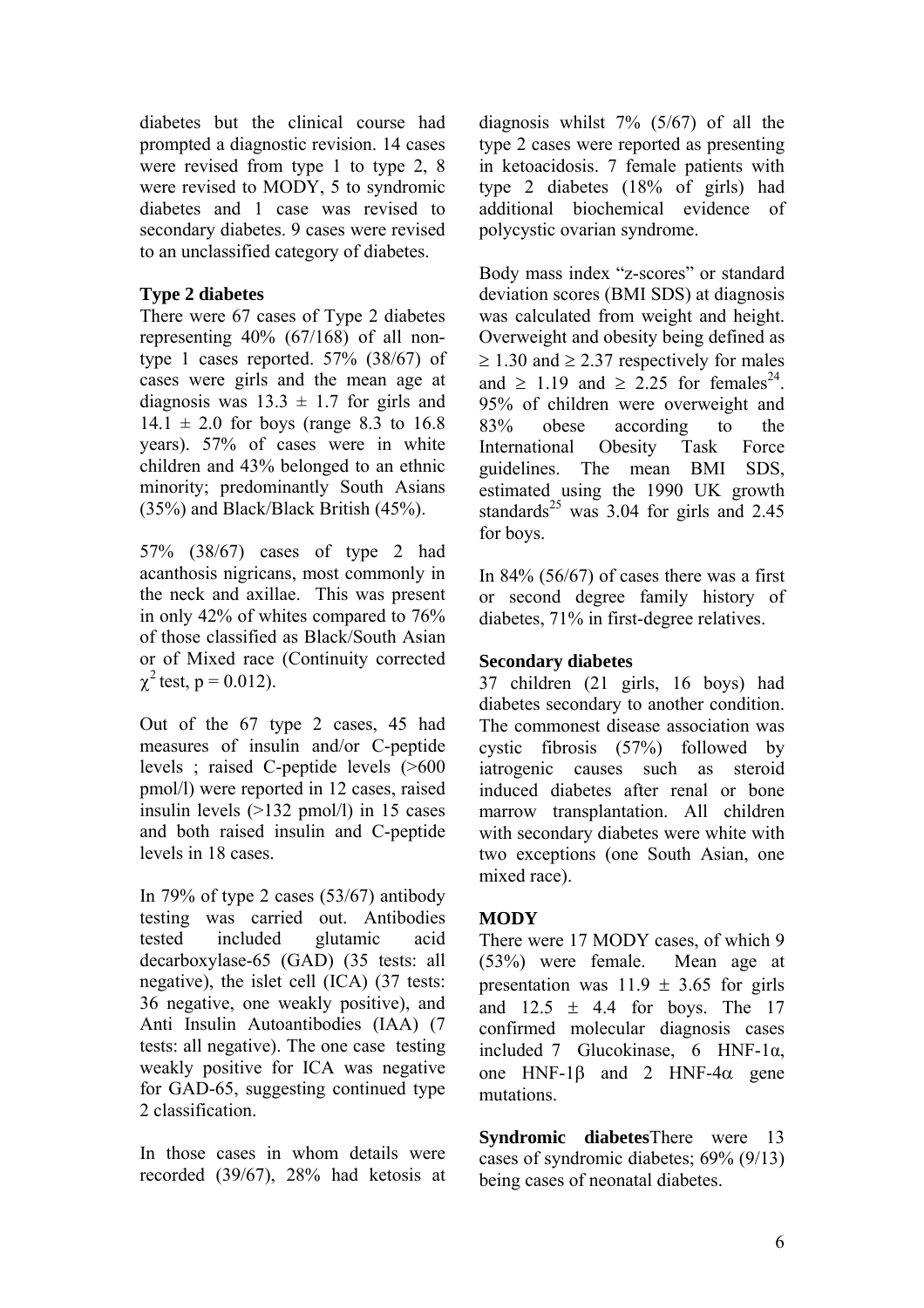#### **Incidence rates for non-type 1 and type 2 diabetes**

No cases of type 2 diabetes and only one syndromic case were reported in the study period from the ROI so incidence figures are given for UK alone. The UK under-17-year population mid-2004 was 12,440,700 (Office for National Statistics). The total number of confirmed cases of children with nontype 1 diabetes aged 0-16 years at diagnosis for the UK in 2004-2005 was 167 (excluding the 1 case from ROI), giving a national incidence of non-type 1 diabetes of 1.3 (95% CI 1.2- 1.6)/100,000 children per year. For type 2 diabetes the UK incidence was 0.53 (95% CI 0.41-0.68)/100,000 children per year.

The incidence of type 2 diabetes was substantially higher in children from an ethnic minority background; 3.9(95% CI 2.1-6.7)/100,000/year and 1.25 (95% CI 0.6-2.4)/100,000/year for Blacks and South Asians compared with 0.35(95% CI 0.2-0.5)/100,000/year for whites (incidence rates calculated for cases reported in England only as mid-2004 estimates for ethnic groups only available for that country).

# **Discussion**

These data are the first to accurately quantify the UK incidence of type 2 diabetes in childhood. The only previously collected national data were prevalence figures reported in  $2004^{12}$ . Given that the incidence figures for our study are around two and a half times higher than those of the prevalence data collected in 2003, this suggests that although ascertainment in the previous collection and our study may have been less than complete, we are witnessing an increase in childhood type 2 diabetes cases in this country. However, the overall incidence of type 2 diabetes in our survey at 0.53/100,000 per year in comparison with the incidence for type 1

diabetes: 15-20/100,000 in children under 15 years<sup>26</sup>, indicates that type 2 diabetes is still relatively infrequent in our population. The incidence data for white children at 0.35/100,000 are relatively similar to the only other available data from Europe, that of Austria with an estimate of 0.25/100,000. However, as in the USA some ethnic minorities are greatly overrepresented in our figures<sup>3</sup>. The incidence rates for South-Asians and Blacks are more alarming being 3.5 and 11 times more frequent than in whites respectively. In some urban centres in the UK, ethnic minorities make up 25- 50% of the resident population and there are indications that race does affect the prevalence of obesity<sup>27</sup>, making specific health policies to address the aetiology of type 2 diabetes in youth in these areas a matter of some urgency.

The lack of notified cases from the ROI at first glance might appear surprising. Although there are scant prevalence data for childhood obesity in the Republic, one recent report identified a prevalence of around 25% in a rural setting amongst primary school children<sup>28</sup>, a figure comparable to the UK. Under-reporting might be a factor causing this apparent anomaly but equally the racial demographics of the ROI are different from the UK with only 1% of the population being of African or Asian extraction (National Statistics Office. Ireland. 2002 census). Given approximately 900,000 individuals under 17 years of age and a putative incidence similar to UK figures for whites of 0.35/100,000/year the expected number would be just over 3 new cases in the reporting period. This perhaps serves to exemplify the influence of racial heterogeneity on type 2 diabetes national incidence.

The comparison between the UK and USA in terms of risk factors is surprisingly consistent. Overweight and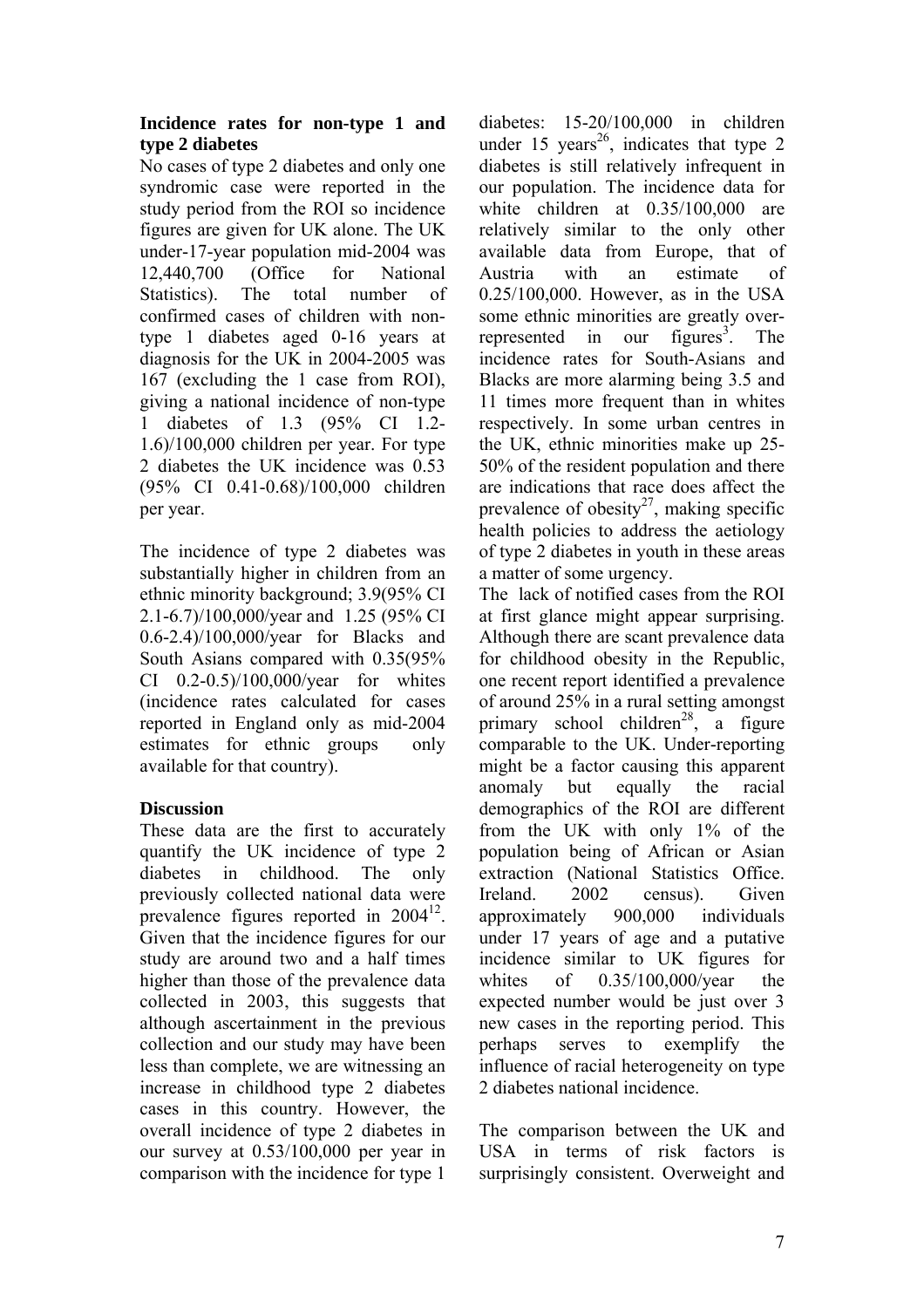obesity undoubtedly are major factors in type 2 diabetes aetiology and virtually all our cases were either obese or overweight as previously described in the  $USA^{29}$ . Another major association in our type 2 cases was a family history of type 2 diabetes. The frequency of a history of type 2 diabetes in first or second degree relatives has ranged between  $74$  and  $100\%$  in the USA<sup>3</sup> and our findings of 84% (71% in first degree relatives) mirror these findings almost exactly. The mean age at presentation again reflects the experience in the  $USA<sup>29</sup>$  with a peak around the age of 13-14 years corresponding to late puberty in most adolescents with females presenting about a year earlier than males on average.

Acanthosis nigricans was identified in just over half our cases with type 2 diabetes, a lower figure than that quoted for the USA where as many as 90% of individuals have this cutaneous manifestation of insulin resistance<sup>30</sup> The feature is said to be commoner and more easily recognised in darker skinned individuals and this was certainly the case in our sample.

The UK is currently struggling to identify ways to reduce the year on year increase in obesity prevalence. Recent figures from a number of sources, indicate that these levels continue to increase in the  $UK<sup>2</sup>$ . Strategies for the prevention and treatment of childhood obesity need urgent evaluation and should possibly, given limited healthcare resources, be more specifically focussed on cities with large ethnic minority groups. A further effective strategy to prevent childhood onset type 2 diabetes might be to target obesity management schemes at those obese children with a strong family history of the condition.

Our study has limitations, largely based on the framework within which the BPSU has to function. Although response rates for this study were high at

94%, data collection was reliant on notification by paediatricians, some of whom may not have recognised the possibility of type 2 diabetes in their patients. This probably has led to an under-estimate of the real incidence of type 2 diabetes. In an attempt to alert reporters to the possibility of non-type 1 diabetes occurring in childhood, and especially to consider the possibility of type 2, an information sheet was sent to all participating reporters at the start of the reporting period detailing the clinical features suggestive of non-type 1 diabetes and alerting reporters to those clinical presentations, such as antibody positivity, which although traditionally typical of type 1 may also occur in type 2 cases. To maximise case ascertainment, all clinicians reporting cases were sent a list of cases they had notified at the end of the reporting period and asked to check whether any eligible cases had been overlooked Furthermore, the structure and ethical requirements of such epidemiological studies precludes the direct requesting of samples from all children for antibody or fasting insulin/ 'C' peptide analysis meaning that we had incomplete data on a number of children preventing us from accurately classifying them. Moreover, our classification criteria might also have led to an under-estimation of type 2 diabetes incidence due to our decision to exclude any cases presenting with ketosis at diagnosis if there was no direct evidence of hyperinsulinaemia/absence of autoimmunity. It is now well documented that ketosis at diagnosis is a fairly common occurrence, especially in some racial groups such as black African-Americans  $3132$  and indeed 28% of our "definite cases" in whom measures were made, had evidence of ketosis at diagnosis. It is of course also possible that some of our unclassified cases (due to limited information provided) might indeed have had type 2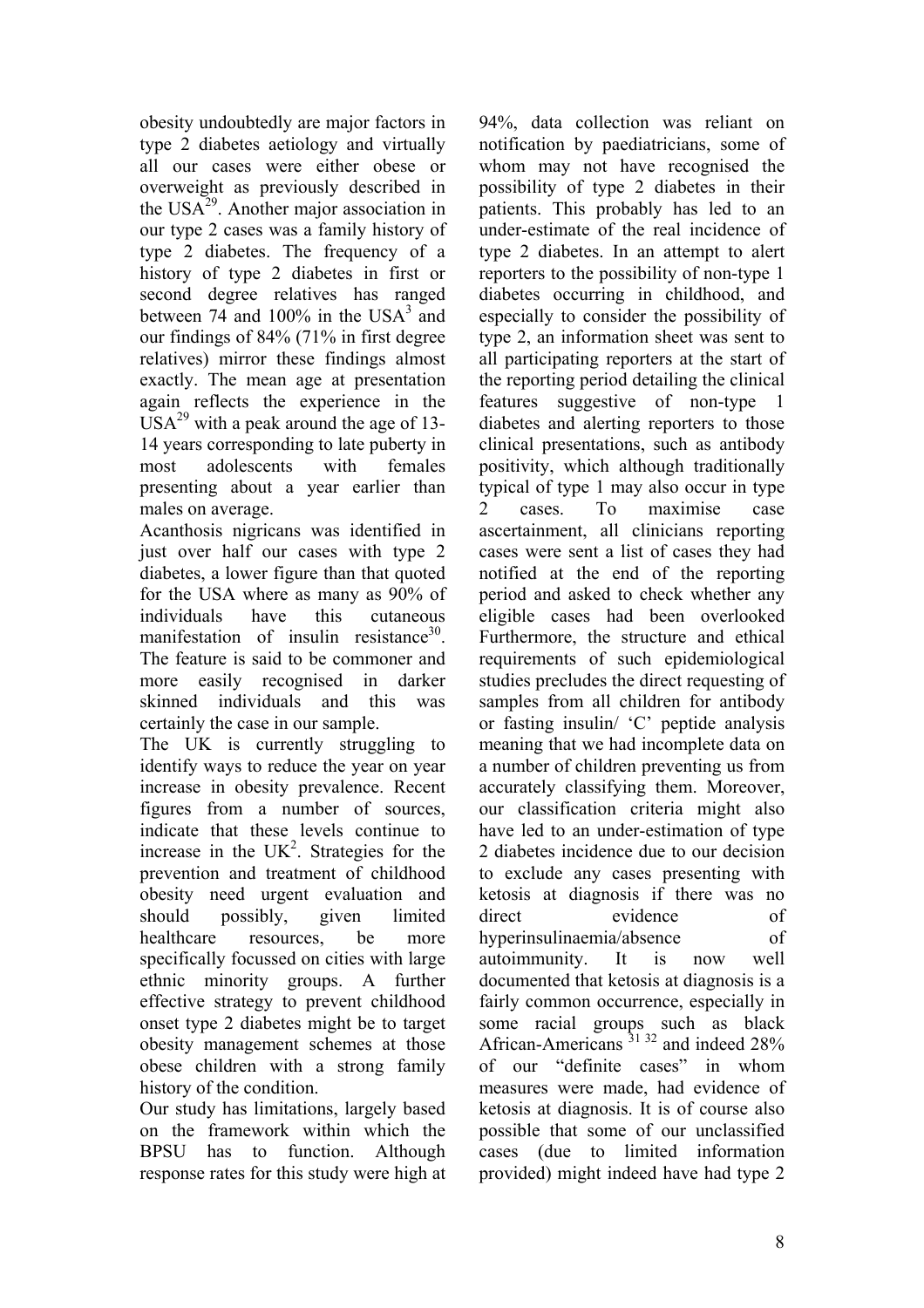diabetes. Not withstanding these issues, we now have baseline data on which to build up a future picture of the epidemiology of type 2 diabetes in childhood with a repeat survey planned in five years. The incidence data is liable to be an under-estimate of the true figures given the constraints and consequent limitations of our survey as documented above.

However, we present evidence that type 2 diabetes although rare, is becoming increasingly prevalent in childhood in the UK. Risk factors are similar to those in the USA with increasing adiposity, racial origin and heredity all increasing risk. Children with type 2 diabetes tend to have other associated features such as visceral obesity, dyslipidaemia and hypertension termed the "metabolic syndrome<sup> $33$ </sup>. In all probability this increases the risk of medium to longterm complications compared to children developing type 1 diabetes.

**Acknowledgements:** We would like to thank Diabetes UK for part-funding this study, and Sian Ellard (Molecular diagnostics service, Exeter) for crosschecking the MODY mutations. We would also like to thank the clinicians

who participate in the BPSU reporting scheme, particularly those who reported cases and took the time to complete study questionnaires. We are also grateful to the diabetes nurse specialists who participated in the study. There are no conflicts of interest declared by any of the authors.

**Authorship:** LH had the original idea for the study. JPHS, TGB and LH formulated the research plan and obtained funds from Diabetes UK. KCW, RL and LH developed the data collection instruments for the study and KCW co-ordinated the data collection. All authors contributed to the clinical and data evaluation meetings held regularly in London. KCW and LH conducted the data cleaning. JPHS and KCW wrote the first draft with significant contribution from all authors in developing the final draft of the paper.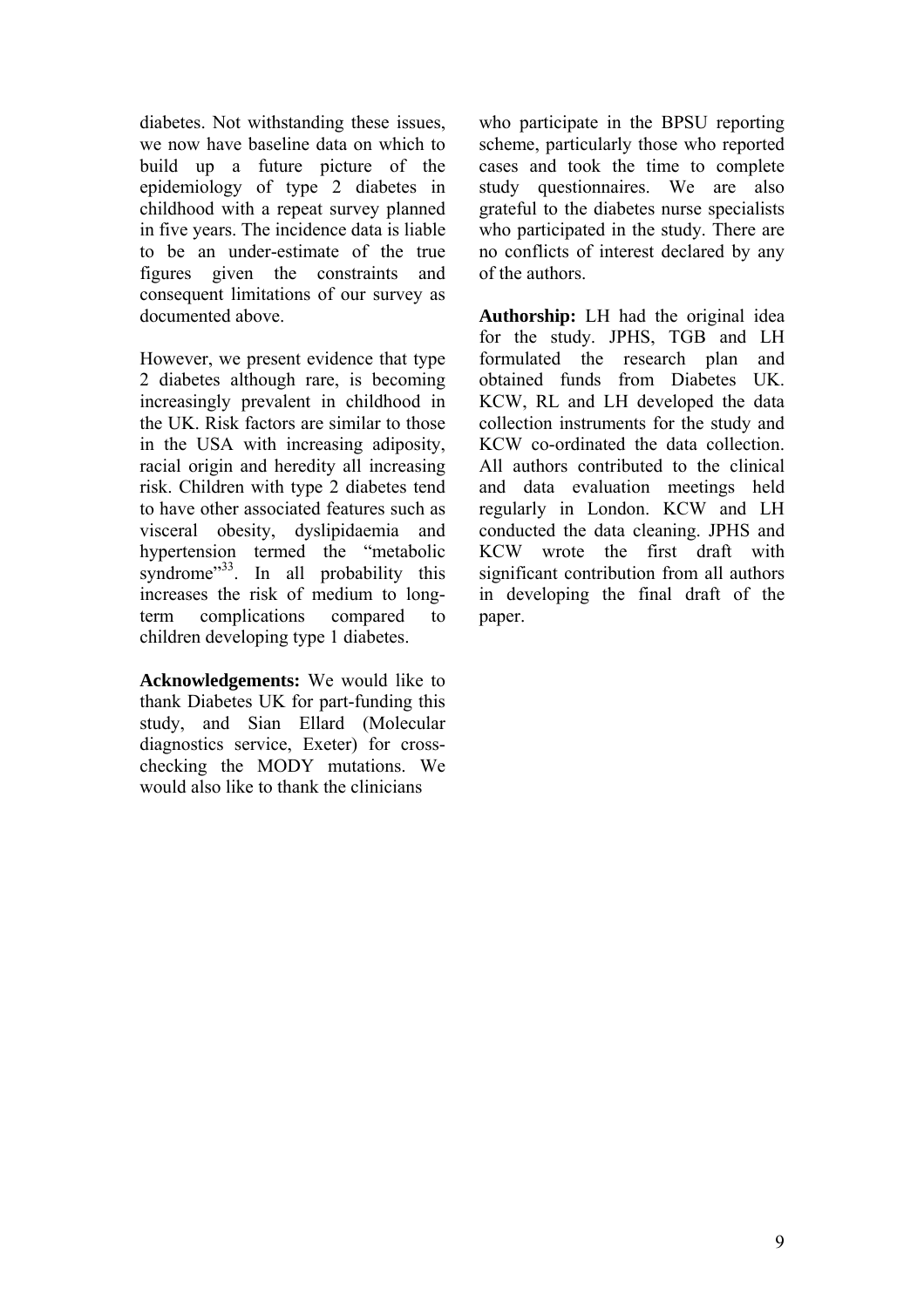#### References

- 1. Chinn S, Rona RJ. Prevalence and trends in overweight and obesity in three cross sectional studies of British Children, 1974-94. *BMJ* 2001;322(7277):24-6.
- 2. Stamatakis E, Primatesta P, Chinn S, Rona R, Falascheti E. Overweight and obesity trends from 1974 to 2003 in English children: what is the role of socioeconomic factors? *Arch Dis Child* 2005;90(10):999-1004.
- 3. Type 2 diabetes in children and adolescents. American Diabetes Association. *Pediatrics* 2000;105(3 Pt 1):671-80.
- 4. Pinhas-Hamiel O, Zeitler P. The global spread of type 2 diabetes mellitus in children and adolescents. *J Pediatr* 2005;146(5):693-700.
- 5. Grinstein G, Muzumdar R, Aponte L, Vuguin P, Saenger P, DiMartino-Nardi J. Presentation and 5-year follow-up of type 2 diabetes mellitus in African-American and Caribbean-Hispanic adolescents. *Horm Res* 2003;60(3):121-6.
- 6. Macaluso CJ, Bauer UE, Deeb LC, Malone JI, Chaudhari M, Silverstein J, et al. Type 2 diabetes mellitus among Florida children and adolescents, 1994 through 1998. *Public Health Rep* 2002;117(4):373-9.
- 7. Urakami T, Kubota S, Nitadori Y, Harada K, Owada M, Kitagawa T. Annual incidence and clinical characteristics of type 2 diabetes in children as detected by urine glucose screening in the Tokyo metropolitan area. *Diabetes Care* 2005;28(8):1876-81.
- 8. Ramachandran A, Snehalatha C, Satyavani K, Sivasankari S, Vijay V. Type 2 diabetes in Asian-Indian urban children. *Diabetes Care* 2003;26(4):1022-5.
- 9. Molnar D. The prevalence of the metabolic syndrome and type 2 diabetes mellitus in children and adolescents. *Int J Obes Relat Metab Disord* 2004;28 Suppl 3:S70-4.
- 10. Rami B, Schober E, Nachbauer E, Waldhor T. Type 2 diabetes mellitus is rare but not absent in children under 15 years of age in Austria. *Eur J Pediatr* 2003;162(12):850-2.
- 11. Ortega-Rodriguez E, Levy-Marchal C, Tubiana N, Czernichow P, Polak M. Emergence of type 2 diabetes in an hospital based cohort of children with diabetes mellitus. *Diabetes Metab* 2001;27(5 Pt 1):574-8.
- 12. Ehtisham S, Hattersley AT, Dunger DB, Barrett TG. First UK survey of paediatric type 2 diabetes and MODY. *Arch Dis Child* 2004;89(6):526-9.
- 13. Dr Foster's case notes: Obesity and type 2 diabetes in children, 1996-7 to 2003-4. *BMJ* 2005;331:1167.
- 14. Kawahara R, Amemiya T, Yoshino M, Miyamae M, Sasamoto K, Omori Y. Dropout of young non-insulin-dependent diabetics from diabetic care. *Diabetes Res Clin Pract* 1994;24(3):181-5.
- 15. Katz L SS, Abraham M, Murphy KM, Jawad AF, McKnight-Menci H, Berkowitz R. Neuropsychiatric disorders at the presentation of type 2 diabetes mellitus in children. *Pediatric Diabetes* 2005;6:79-83.
- 16. Svensson M, Sundkvist G, Arnqvist HJ, Bjork E, Blohme G, Bolinder J, et al. Signs of nephropathy may occur early in young adults with diabetes despite modern diabetes management: results from the nationwide population-based Diabetes Incidence Study in Sweden (DISS). *Diabetes Care* 2003;26(10):2903-9.
- 17. Yokoyama H, Okudaira M, Otani T, Sato A, Miura J, Takaike H, et al. Higher incidence of diabetic nephropathy in type 2 than in type 1 diabetes in earlyonset diabetes in Japan. *Kidney Int* 2000;58(1):302-11.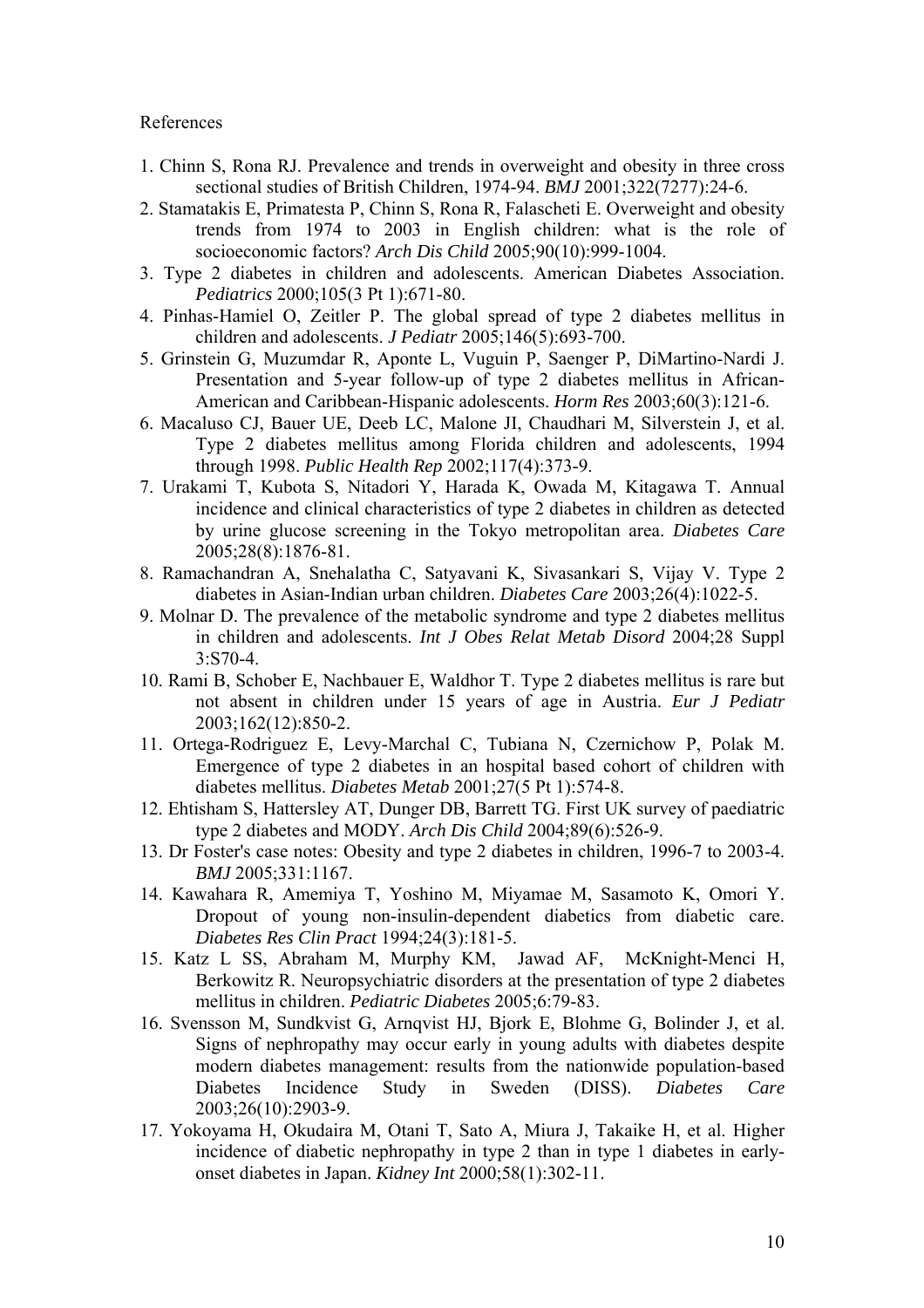- 18. Yoshida Y, Hagura R, Hara Y, Sugasawa G, Akanuma Y. Risk factors for the development of diabetic retinopathy in Japanese type 2 diabetic patients. *Diabetes Res Clin Pract* 2001;51(3):195-203.
- 19. Gungor N, Thompson T, Sutton-Tyrrell K, Janosky J, Arslanian S. Early signs of cardiovascular disease in youth with obesity and type 2 diabetes. *Diabetes Care* 2005;28(5):1219-21.
- 20. Dean H, Flett B. Natural history of Type 2 diabetes diagnsoed in childhood: long term follow up in young adult years (abstract). *Diabetes* 2002;51:A24.
- 21. Scott CR, Smith JM, Cradock MM, Pihoker C. Characteristics of youth-onset noninsulin-dependent diabetes mellitus and insulin-dependent diabetes mellitus at diagnosis. *Pediatrics* 1997;100(1):84-91.
- 22. Report of the Expert Committee on the Diagnosis and Classification of Diabetes Mellitus. *Diabetes Care* 1997;20(7):1183-97.
- 23. Knowles RL, Smith A, Lynn R, Rahi JS. Using multiple sources to improve and measure case ascertainment in surveillance studies: 20 years of the British Paediatric Surveillance Unit. *J Public Health (Oxf)* 2006;28(2):157-65.
- 24. Cole TJ, Bellizzi MC, Flegal KM, Dietz WH. Establishing a standard definition for child overweight and obesity worldwide: international survey. *Bmj* 2000;320(7244):1240-3.
- 25. Cole TJ, Freeman JV, Preece MA. Body mass index reference curves for the UK, 1990. *Arch Dis Child* 1995;73(1):25-9.
- 26. Variation and trends in incidence of childhood diabetes in Europe. EURODIAB ACE Study Group. *Lancet* 2000;355(9207):873-6.
- 27. Wardle J, Brodersen NH, Cole TJ, Jarvis MJ, Boniface DR. Development of adiposity in adolescence: five year longitudinal study of an ethnically and socioeconomically diverse sample of young people in Britain. *Bmj* 2006;332(7550):1130-5.
- 28. McMaster C, Cullen L, Raymond N. Overweight and obesity in Irish primary schools: retrospective cohort study. *Child Care Health Dev* 2005;31(5):499- 506.
- 29. Fagot-Campagna A, Narayan KM, Imperatore G. Type 2 diabetes in children. *Bmj* 2001;322(7283):377-8.
- 30. Fagot-Campagna A, Pettitt DJ, Engelgau MM, Burrows NR, Geiss LS, Valdez R, et al. Type 2 diabetes among North American children and adolescents: an epidemiologic review and a public health perspective. *J Pediatr* 2000;136(5):664-72.
- 31. Hathout EH, Thomas W, El-Shahawy M, Nahab F, Mace JW. Diabetic autoimmune markers in children and adolescents with type 2 diabetes. *Pediatrics* 2001;107(6):E102.
- 32. Pinhas-Hamiel O, Dolan LM, Zeitler PS. Diabetic ketoacidosis among obese African-American adolescents with NIDDM. *Diabetes Care* 1997;20(4):484- 6.
- 33. Alberti KG, Zimmet P, Shaw J. Metabolic syndrome--a new world-wide definition. A Consensus Statement from the International Diabetes Federation. *Diabet Med* 2006;23(5):469-80.